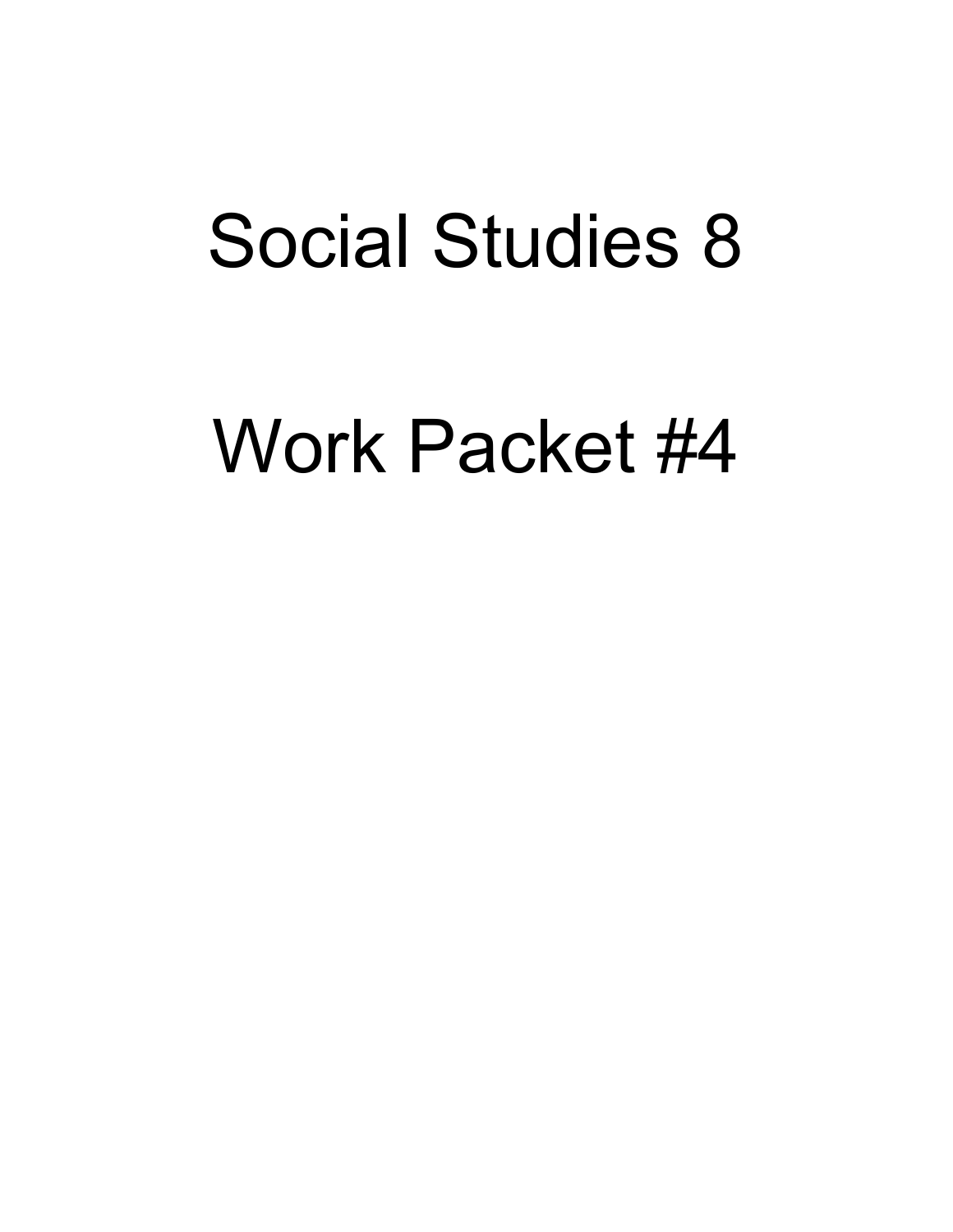#### **8 th Grade Social Studies Review Sheet #9**

#### **Great Depression** *(1930's)*

- *October 29, 1929* "Black Tuesday" prosperity comes to an end with the *stock market crash*.
- Depression an economic downturn when spending is low and unemployment is high
- Farmers not doing well, high unemployment, millions of poor, men left families to travel in search of work, children left school to help support their families.
- State and local governments and charities opened soup kitchens and breadlines to feed the poor.
- **Bonus Army**: WWI veterans marched to Washington DC demanding payment of their bonuses; Hoover called in the army to disperse them
- **Causes of the Great Depression**:
	- overproduction
	- buying on credit/ installment buying
	- problems with the banking system (banks invested people's \$\$\$, no security)
	- stock were risky / buying on margin
	- a very few people held most of the wealth
	- farm problems (overproduction after WWI)
	- Businesses lost money in the stock market and bank crisis and were forced to close or downsize, leading to more unemployment.
- President Herbert Hoover Rugged Individualism, people should succeed through their own efforts; "too little, too late"
	- Americans blamed him for the depression ("Blame it on Hoover")
	- shanty towns full of homeless individuals and families became known as "*Hoovervilles*"
- President Franklin D. Roosevelt (FDR) came up with the *New Deal*:
	- 1. People want help, not charity
	- 2. 3 R's *Relief* (short term help food, shelter, jobs), *Recovery* (restore the economy, help business, limit production, set minimum wage), *Reform* (take measures to make sure it never happens again)
	- 3. New Deal Programs:
		- **Social Security Act** (elderly, orphaned, disability)
		- Agricultural Adjustment Act  $(AAA gave farmers$  \$\$\$)
		- Works Progress Administration (WPA created building projects, jobs to writers, artists)
		- **Federal Deposit Insurance Corporation** (FDIC provided deposit insurance to people who put \$\$\$ in banks)
		- Securities and Exchange Commission (SEC oversees and regulates the stock market)
		- **Social Security, SEC and FDIC – still around today**
	- 4. Used "*fireside chats*" over the radio to create a good, trusting relationship with the American people.
	- 5. Criticisms:
		- *deficit spending* spent more money than the government had
		- $\bullet$  stretched Legislative & Executive power / increased power of the federal government (more involved in citizens' lives)
- **"Court Packing Scheme/Plan"** FDR tried to get a law passed allowing him to appoint extra federal judge that would support him (Supreme Court was declaring New Deal programs unconstitutional) ; Congress refused to pass it.
- FDR was elected to 4 terms as President, after his death the  $22<sup>nd</sup>$  Amendment would limit the President to 2 terms of office
- Entertainment provided an escape movies like *Wizard of Oz, King Kong, Tarzan*; comedy with the "Little Rascals," and Marx Brothers; dancers like Fred Astair, Ginger Rogers, Shirley Temple; singers like Bing Crosby.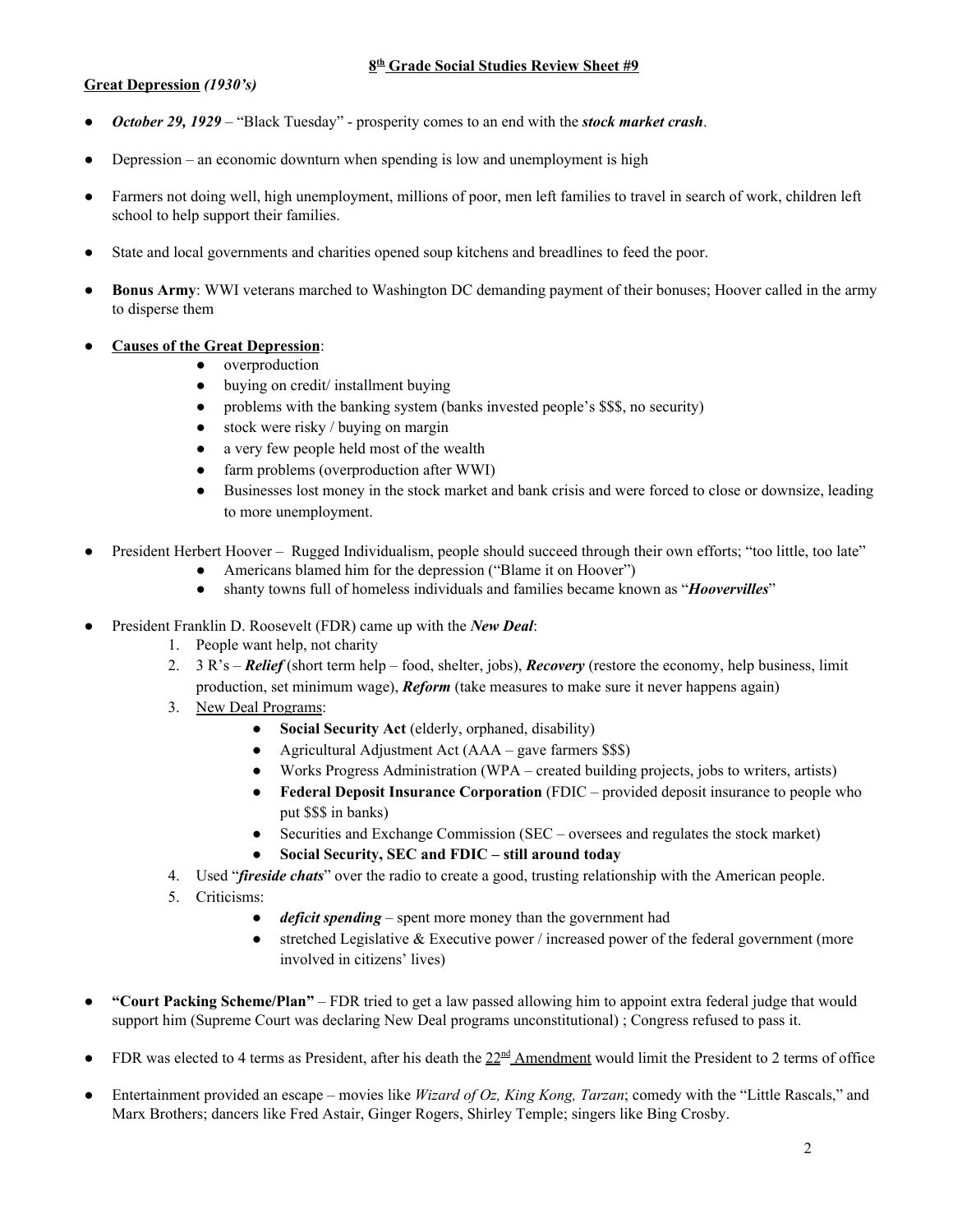- Dust Bowl:
	- Severe **drought** impacted much of the southern **Great Plains**
	- Dust storms picked up millions of tons of topsoil and blew it towards the east
	- Many farmers packed up their families and moved to California in search of work; became known as "**Okies**"; traveled along Route 66; they were not wanted in California
	- The Grapes of Wrath by John Steinbeck Novel about Okies on their way to California.

#### **Review Questions 9: The Great Depression**

- 1. The name given to the period in American history that began with the stock market crash in 1929 and is characterized by low industrial production, business closures and high unemployment is the (A) Marshall Plan, (B) Progressive Era, (C) Harlem Renaissance, (D) Great Depression.
- 2. The Dust Bowl was (A) a secret, illegal club during Prohibition, (B) FDR's plan to end the Great Depression, (C) a name given to the Plains states when they suffered a drought during the Depression, (D) duh…a bowl of dust.
- 3. FDR's plan to use the power of the federal government to create relief, recovery, and reform programs to combat the Great Depression was the (A) New Deal, (B) Harlem Renaissance, (C) Dust Bowl, (D) Court Packing Scheme.
- 4. A New Deal program that protects the money people put in banks is the (A) Social Security Act, (B) Securities and Exchange Commission, (C) Agricultural Adjustment Act, (D) Federal Deposit Insurance Corporation (FDIC).
- 5. A New Deal program that was designed to give aid to the elderly, unemployed, and disabled was (A) Social Security Act, (B) Securities and Exchange Commission, (C) Truman Doctrine, (D) Federal Deposit Insurance Corporation (FDIC).
- 6. A major cause of the stock market crash of 1929 was (A) the outlawing of installment buying, (B) restricting bank loans, (C) buying stocks on margin, (D) loaning money to Europe.
- 7. During the Great Depression, one main objective of President Franklin D. Roosevelt's fireside chats was to (A) reassure people about the future of the economy, (B) encourage bankers to donate their money to charities, (C) help farmers pay their loans, (D) convince listeners to buy war bonds.
- 8. President Franklin D Roosevelt hoped his plan to "pack" the Supreme Court would (A) prevent New Deal legislation from being declared unconstitutional, (B) weaken the Fair Labor Standards Act, (C) discourage legal challenges to his foreign policy proposals, (D) end the debate on the limits of Presidential power.
- 9. One lasting impact of the New Deal is that the Federal Government has (A) taken control of many corporations, (B) worked to discourage the growth of organized labor, (C) assumed more responsibility for the care of the needy, (D) lessened its role in the economy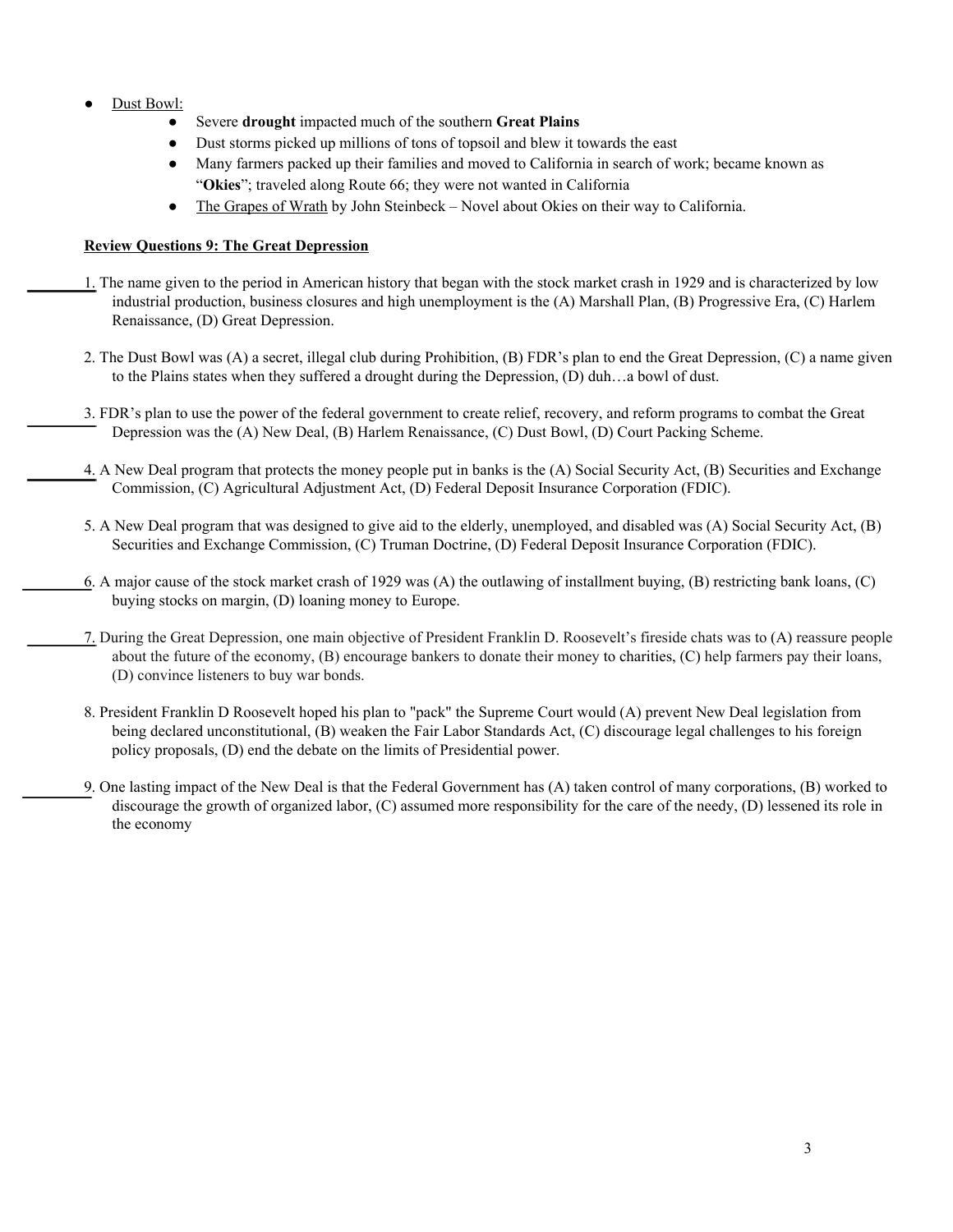## **8 th Grade Social Studies Review Sheet #10**

## **World War II**

- Long-term Causes:
	- 1. Rise of *Dictatorships* in Europe (*Totalitarianism*) Adolph Hitler in Germany (*Nazis*), Benito Mussolini in Italy (*Fascist*), Josef Stalin in the Soviet Union (USSR – former Russia, now *Communist*), Emperor Hirohito in Japan.
	- 2. Economic depression in Germany and Italy after WWI/ Bitterness over the Treaty of Versailles which ended WWI
	- 3. Failure and collapse of the League of Nations
	- 4. Wish of the Axis Powers (Germany, Italy and Japan) to conquer their neighbors.

## The War Begins:

- Hitler begins taking over parts of Europe; Allies follow a policy of *appeasement* (giving in to avoid war).
- Begins on September 1, 1939, when Germany invaded Poland Britain and France declare war on Germany; **U.S. Remains Neutral.**
- Allied Powers: Great Britain, France (but quickly taken over by Germany), Soviet Union (1941), US (1941), China
- Axis Powers: Germany, Italy, Japan
- *Lend-Lease Act* allowed us to give weapons and \$\$ to the Allies while remaining **neutral**.
- Two warfronts: *War in Europe/European Theatre* (vs. Germany), *War in the Pacific*/*Pacific Theatre* (vs. Japan)

## ● US gets involved:

- *December 7, 1941* ("a date which will live in infamy") *Pearl Harbor* is attacked by Japan.
- U.S. declares war on Japan and Germany, and joins the **Allies**.
- At Home:
	- *Japanese –American internment*
	- women go to work in factories ("Rosie the Riveter")
	- rationing
	- liberty bonds
	- victory gardens
	- men drafted into military service
	- *propaganda*
- Gen. Eisenhower (War in Europe)  $& Gen. MacArthur (War in the Pacific)$
- Battles to Remember: Normandy/D-Day invasion (turning point in Europe), *Island-hopping* (US Pacific strategy)
- Holocaust:
	- German policy of *genocide*, create the Aryan race, exterminate all those who do not fit the profile (Jews, homosexuals, disabled, Catholics, gypsies, political opponents, etc.)
	- 3 types of camps Labor, Concentration, and Death used *gas chambers* to kill massive numbers of people.
	- Others died from starvation, exhaustion, and disease.
	- Allied troops eventually reached and liberated the camps.
- End of War:
	- Germany surrendered after Hitler commits suicide. (V-E Day)
	- FDR Dies. Japan surrenders (V-J Day) after Pres. Harry S. Truman drops 2 Atomic bombs (Manhattan Project) on Hiroshima and Nagasaki. Truman wanted to end the war quickly and save American and Japanese lives.

## ● Results/Effects of WWII:

- 1. Very expensive, left many countries physically and economically destroyed.
- 2. Japan becomes a constitutional democracy.
- 3. Potsdam and Yalta Conferences; Big Three (US, USSR, and Britain) meet to develop plans for post-war Europe.
- 4. Germany (and the capital city of Berlin) was divided into 4 zones of occupation between the US, USSR, Britain and France. U.S., France and Britain would unite their pieces into a democratic *West Germany*; USSR formed a communist *East Germany*.
- 5. Soviet Union and U.S. became the chief world powers *Superpowers*. (Start of the *Cold War*).
- 6. *Nuremberg Trials* Germany leaders put on trial for war crimes by the Allies; many were hanged.
- 7. Formation of the **United Nations** world peace-keeping organization
- 8. First and only time nuclear weapons are used negative environmental, political and societal effects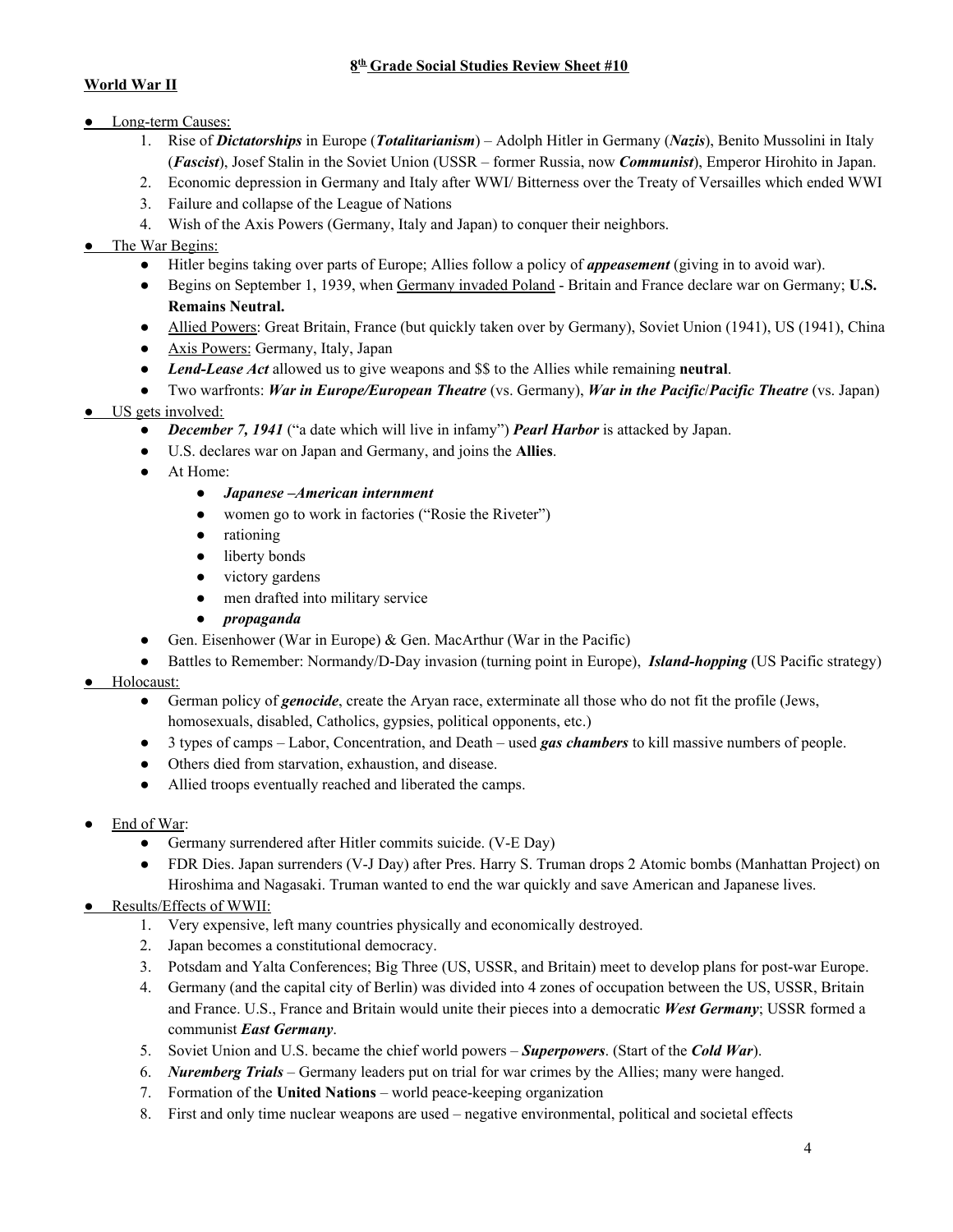- 1. Appeasement is to (A) give into an aggressor to keep the peace, (B) reduce one's supply of weapons, (C) relocate an entire group of people to a prison camp, (D) kill an entire group of people.
- 2. The forced relocation of people of Japanese decent in the US during WWII was (A) genocide, (B) appeasement, (C) internment, (D) fascism.
- 3. During both World War I and World War II, women supported the war effort by, (A) joining the infantry, (B) going to work in factories, (C) gaining the right to vote, (D) returning to college.
- 4. Which event caused Britain and France to declare war on Germany in 1939? (A) signing of the Treaty of Versailles, (B) alliance with the Soviet Union, (C) invasion of Poland, (D) bombing of London.
- 5. "Yesterday, December 7, 1941 a date which will live in infamy . . ." President Roosevelt used these words to describe the (A) start of World War II in Europe, (B) surprise attack on Pearl Harbor, (C) D-Day invasion at Normandy, (D) dropping of the atomic bomb on Hiroshima.
- 6. "Rosie the Riveter" was a wartime symbol of the growing role of women in (A) medicine, (B) college, (C) factories, (D) the military.
- 7. In both World War I and World War II, the United States fought on the side of (A) Great Britain and Germany, (B) Russia and Japan, (C) Japan and France, (D) France and Great Britain.
- 8. What group was responsible for the Holocaust? (A) Fascist Italians, (B) German Nazis, (C) Japanese, (D) the United States
- 9. What event caused the United States to join World War II? (A) Japan's surprise attack on Pearl Harbor, (B) The aggressive actions of Germany, (C) The sinking of the passenger ship *Lusitania*, (D) German attacks on American merchant ships.
- 10. Which group of United States residents suffered the greatest loss of constitutional rights during World War II? (A) Italian Americans, (B) German Americans, (C) African Americans, (D) Japanese Americans
- 11. The bombing of Hiroshima and Nagasaki resulted in (A) the end of World War II, (B) the surrender of Germany, (D) US entry into World War II, (D) the end of the Cold War.
- 12. For the United States, a major difference between the periods following World War I and World War II is that after World War II the nation (A) developed its role as a world leader, (B) adopted a policy of isolationism, (C) suffered a serious economic depression, (D) rejected membership in a world peacekeeping organization.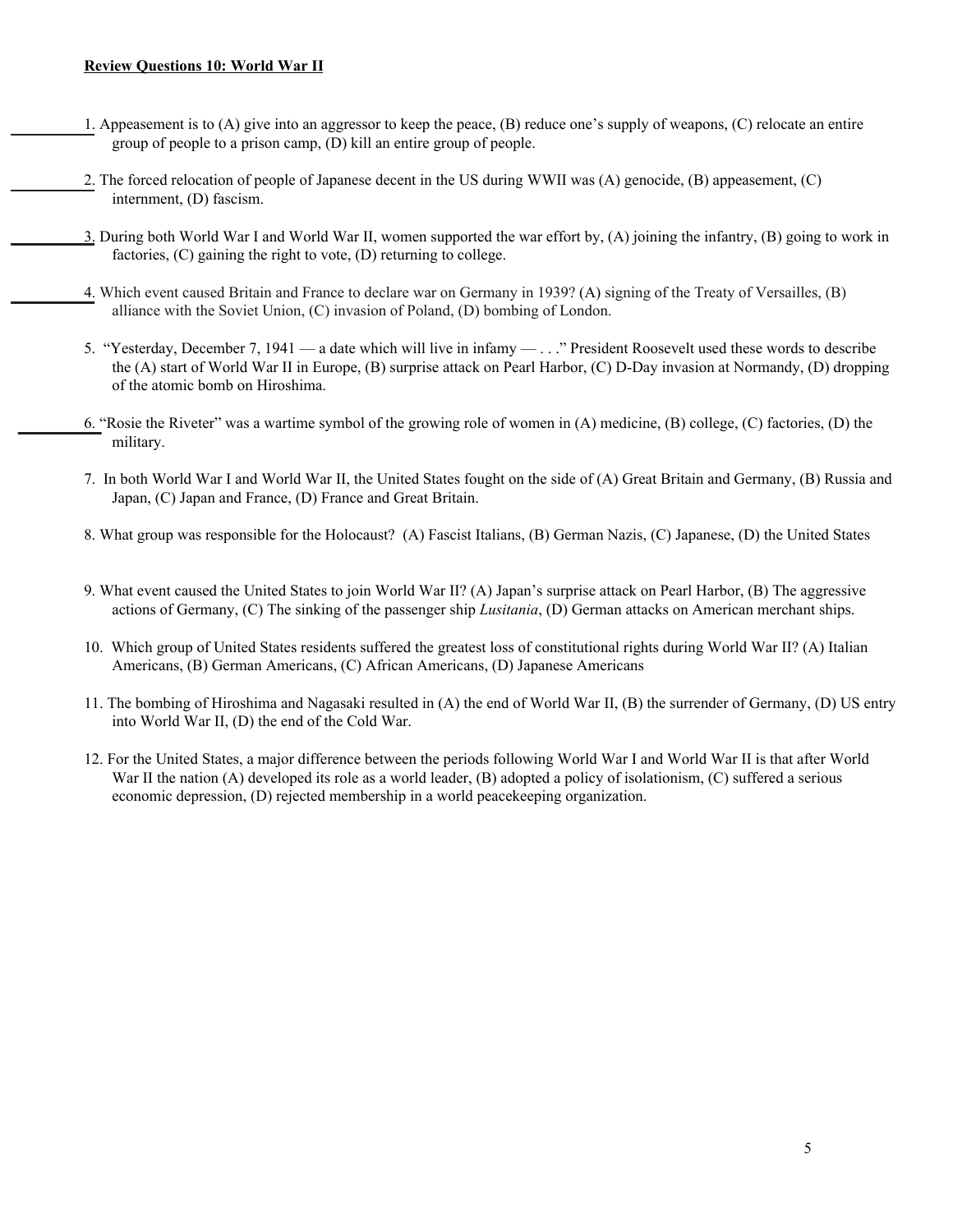## **Cold War**

- Between Soviet Union (USSR) and the USA not an actual war, it was the threat of nuclear war between the two countries. **U. S.: Democracy and Capitalism; Soviet Union: Communism**
- Following WWII, Soviet Union dominated newly freed Eastern European nations, making them communist *Soviet satellite states*. (Iron Curtain – figurative line between communist and non-communist Europe)
- US followed a policy of *Containment* trying to stop Communism from spreading.
	- *Truman Doctrine* (aid to countries fighting communism)
	- *Marshall Plan* (aid to European countries rebuilding after WWII).
- Difficulties in divided Germany and Berlin led to the Soviets cutting off Berlin from West Germany.
	- *Berlin Airlift*-Britain and the US flew in food and supplies to the western half of Berlin.
	- Eventually the *Berlin Wall* was built to stop people from Communist East Berlin from crossing over into Democratic West Berlin.
- Cold War Alliances: Western European Nations and US formed *NATO (North Atlantic Treaty Organization)* vowing to defend each other if attacked. Soviets responded with the *Warsaw Pact*.
- Cold War at Homes:
	- fear of Communists in the US led to a *Red Scare*
	- *Senator J. McCarthy* led hearings to seek out Communists. *"McCarthyism"* came to mean questioning a person's loyalty without proof. ("Witch hunt"); people in Hollywood were *blacklisted*
	- People built bomb shelters out of fear of a Soviet nuclear attack
	- Children practiced "Duck and Cover" Drills at school
- 1950's Culture:
	- **Baby boom** after WWII
	- Eisenhower Interstate Highway System; growth of the **suburbs**,
	- **Televisions** (birth of the sit-com "I Love Lucy" ; TV dinners)
	- drive-in movies
	- GI Bill of Rights (tuition \$\$ for veterans)
	- Birth of **Rock 'n Roll** (Elvis, Little Richard, Chuck Berry, etc.)
	- Science-fiction
- Space Race:
	- Soviets launched *Sputnik* first artificial satellite
	- led to "race to space" between Soviets and US
	- USA first men on the moon (1969) *Neil Armstrong and Buzz Aldrin* ("One small step for man, one giant leap for mankind")

#### ● In Asia:

- China falls to Communism (leader Mao Zedong)
- Communist North Korea invades Democratic South Korea (leads to US involvement and the *Korean War*, 1950-1953). North Korea remains Communist; South Korea remains Democratic; separated by a DMZ.
- Communist North Vietnam invades Democratic South Vietnam (led to US involvement and the *Vietnam War*)
	- **Vietnam War**
		- US got involved because of the *domino theory* if one nation falls to communism, surrounding nations will fall.
		- *Guerilla Warfare* fighting in dense jungles against hidden enemies
		- New weapons: *Napalm and Agent Orange* (led to health and environmental problems)
		- Vietnam began when S. Vietnamese Communists (Vietcong) supported a N. Vietnam takeover.
		- $\bullet$  JFK sent in troops
		- L. B. Johnson *escalation* (increased U.S. involvement in Vietnam)
		- Tonkin Gulf Resolutions (increased President's power), Johnson sent in more troops,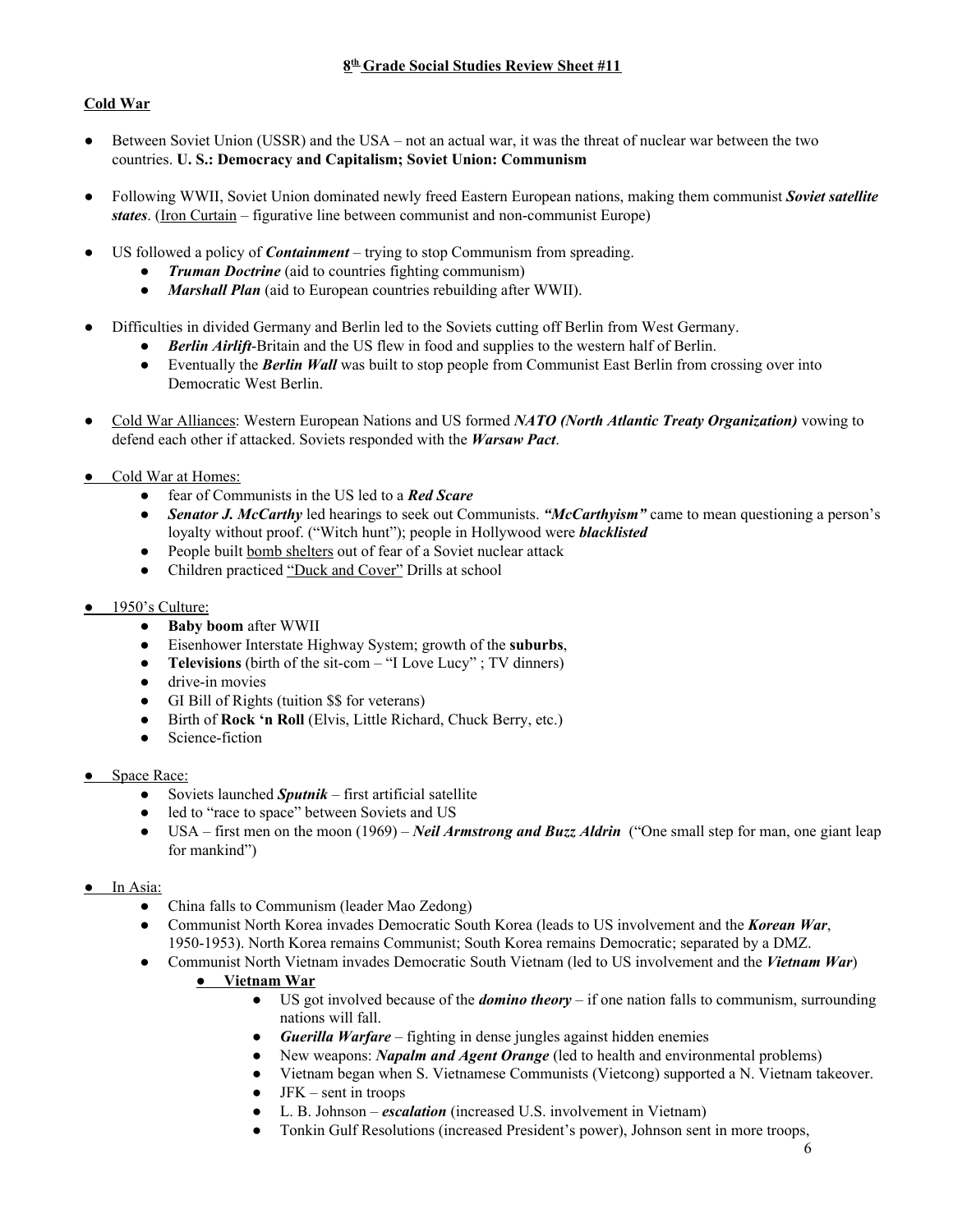- War was unpopular at home, especially after the Tet Offensive; *anti-war protests* at home increased greatly
- Nixon eventually ended the war in 1973 with the Paris Peace Accords
- The War Powers Act required the President to ask Congress permission to send troops for a long time.
- U.S. pulled out of Vietnam in 1975; N. Vietnam took over S. Vietnam united as one communist nation.
- First televised war first time Americans saw what war was really like; brought war into American homes.

## ● In Latin America:

- Fidel Castro takes over Cuba, makes it Communist
- JFK failed *Bay of Pigs* invasion
- JFK *Cuban Missile Crisis* (Russia installed nuclear missiles in Cuba); closest the U.S. ever came to nuclear war

#### 1960's Culture:

- *Hippies* (counterculture)
- women's movement
- anti-war demonstrations
- Music: British Invasion Beatles, Rolling Stones
- Woodstock
- JFK assassinated in 1963
- Establishment of the Peace Corps
- Johnson's Great Society: Medicare and Medicaid
- Martin Luther King and Robert Kennedy assassinated in 1968

#### **Review Questions 11: The Cold War**

- 1. The US foreign policy during the Cold War that sought to prevent the spread of communism was (A) McCarthyism, (B) segregation, (C) escalation, (D) containment.
- 2. The term that refers to a method of making vicious accusations without offering any proof is (A) domino theory, (B) McCarthyism, (C) detente, (D) pardon.
- 3. The belief that if one Southeast Asian nation fell to communism, the rest of Southeast Asia would also fall was known as (A) escalation, (B) the Cuban Missile Crisis, (C) containment, (D) the domino theory.
- 4. The Cuban Missile Crisis was when the US almost went to war with (A) the USSR because they placed weapons in Mexico, (B) Cuba because they placed missiles in Canada, (C) the USSR because they placed missiles in Cuba, (D) Cuba because they placed weapons in the USSR.
- 5. Which was a cause of American involvement in the Vietnam War? (A) Religious differences between North and South Vietnam. (B) American fear of Communist expansion in Asia. (C) The North Korean invasion of South Vietnam. (D) The Soviet use of nuclear weapons in Vietnam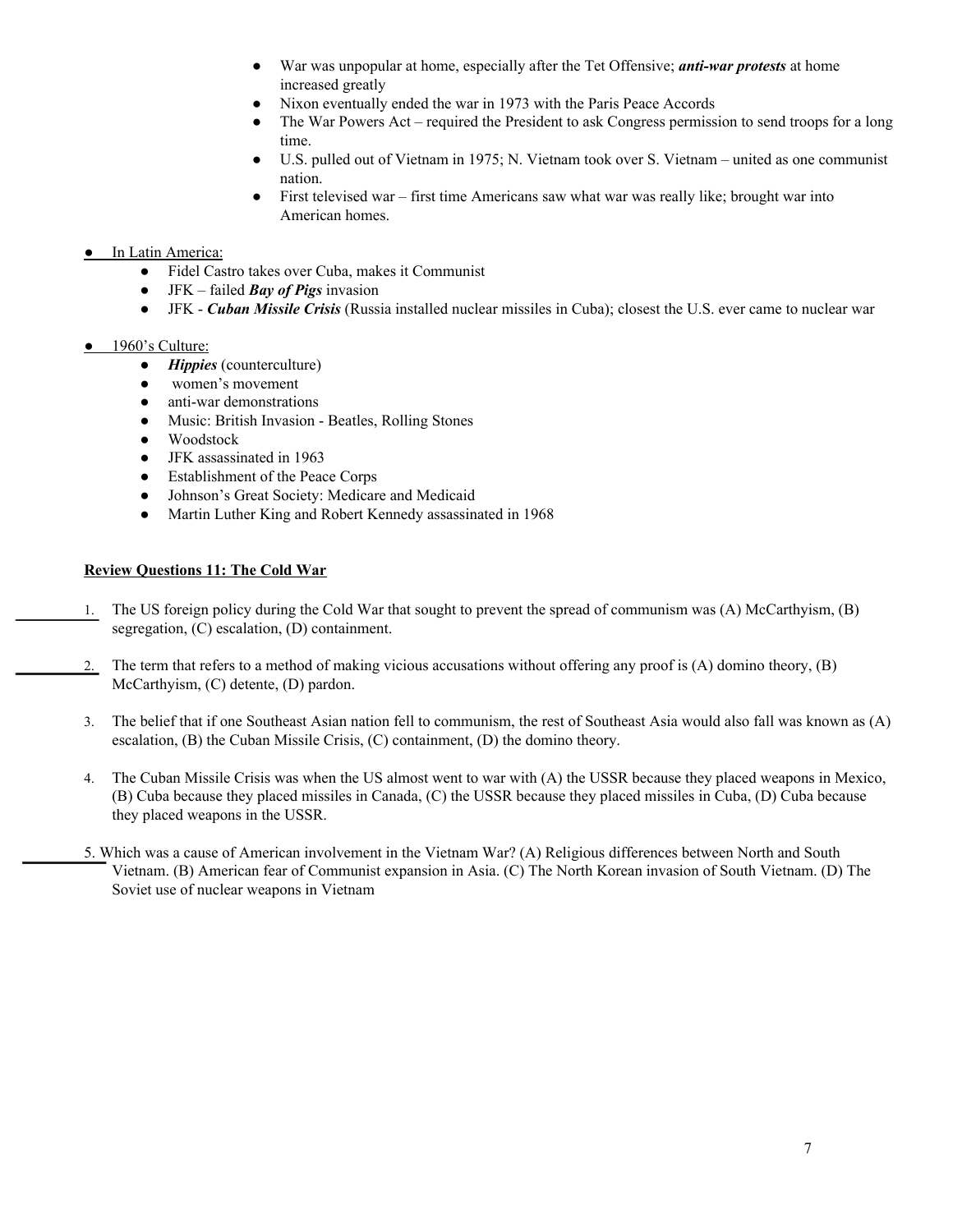## **8 th Grade Social Studies Review Sheet #12**

#### **Civil Rights Movement**

- **Reconstruction** after the Civil War provided African –Americans with more rights and freedoms:
	- *13 th Amendment* ended slavery
	- *14<sup>th</sup> Amendment* made former slaves citizens, guaranteed equal-protection under the law
	- *15<sup>th</sup> Amendment* gave African-American men suffrage
	- The First African-Americans were elected to state legislatures and Congress
- Reconstruction ends in 1877 with the withdrawal of US troops from the south; things get worse for African-Americans

## ● **Segregation:**

- The forced separation of people of different races in public places
- 1896 *Plessy v. Ferguson* (separate, but equal OK) Supreme Court upheld *segregation* by law.
- *Jim Crow Laws* in the south legally separated blacks and whites in all public places.
- Public schools were also segregated.
- Poll taxes, grandfather clauses, literacy tests were used to prevent blacks from voting.
- *De facto* segregation in the north (by fact not by law; for example living in different neighborhoods)
- **NAACP** (National Association for the Advancement of Colored People) worked to end segregation and discrimination
- Integration of Public Schools:
	- *Brown v. Board of Education of Topeka, Kansas* (1954) said that separate but equal in schools is not OK. Ordered schools to desegregate/integrate. Many cities/states refused.
	- *Little Rock Nine* In Arkansas, 9 black teenagers were chosen to be the first to enter an all-white high school, met with violence. President Eisenhower sent in the army to enforce integration.
	- Some states even shut down their schools rather than integrate.
- *Montgomery Bus Boycott* led by *Martin Luther King, Jr*. Began when *Rosa Parks* refused to give up her seat to a white man. Lasted 1 year; Supreme Court declared segregation on busses unconstitutional.
- MLK followed a policy of *civil disobedience/non-violent resistance*. Used tactics like speeches, marches, boycotts, *sit-ins*, etc. Never returned violence with violence ("turn the other cheek")
- *Sit-ins*: Black and white college students sat at "White Only" lunch counters and refused to leave until they were served. Often met with violence and were arrested. Did not fight back.
- MLK led *March on Washington* (1963) to encourage the passing of the *Civil Rights Act* (prevented discrimination and end segregation in public places); gave famous *"I Have a Dream"* Speech.
- *Freedom Riders* black and white college students rode busses throughout the south to challenge segregation; often met with violence.
- In 1965, the *Voting Rights Act* was passed prohibiting any means used to prevent people from voting.
- **25 th Amendment** (1964) made poll taxes illegal
- MLK was assassinated in 1968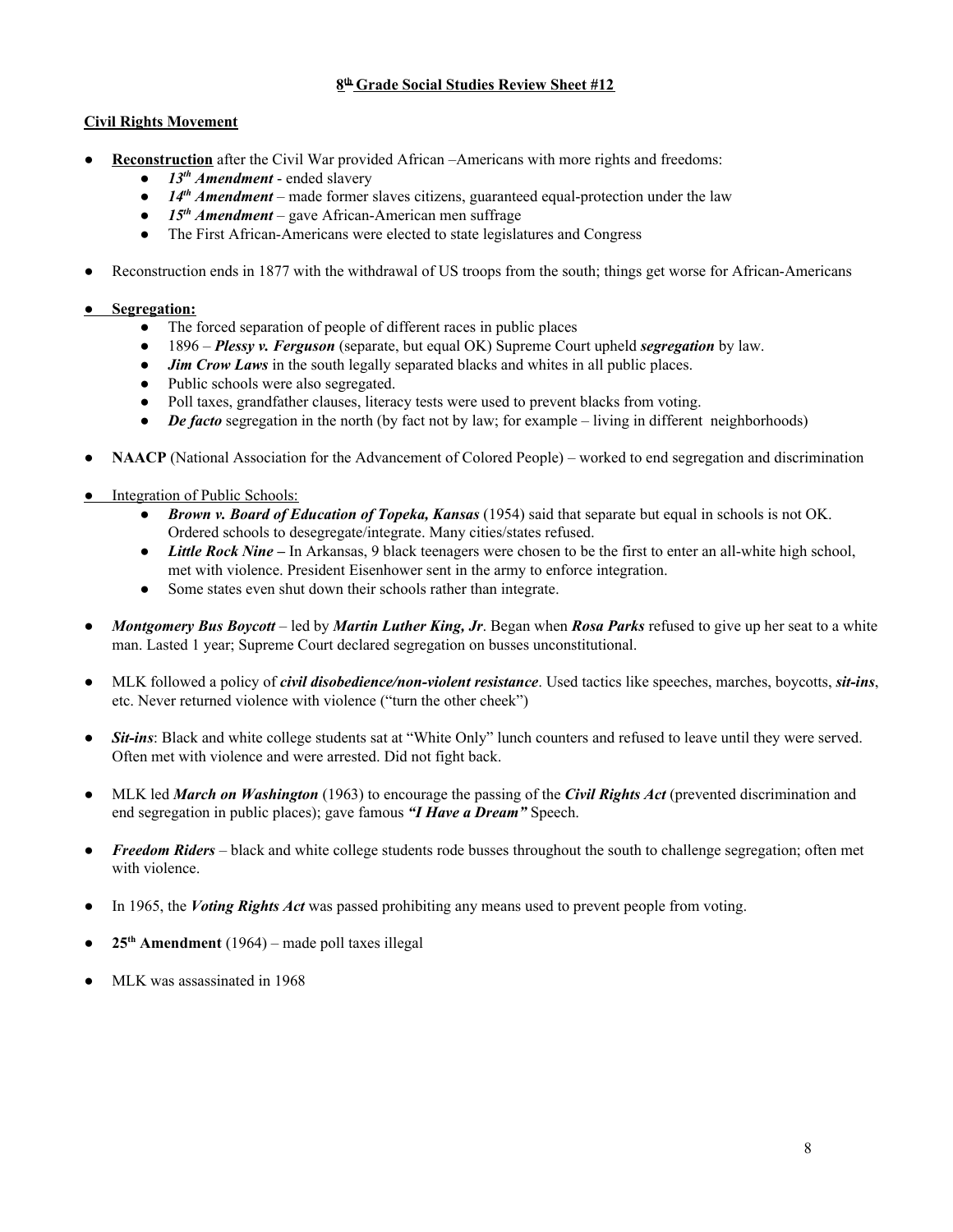#### **Review Questions 12: Civil Rights Movement**

- 1. Forced separation of people of different races in public places is (A) civil disobedience, (B) detente, (C) segregation, (D) sit-in.
- 2. The court case that established "separate but equal" was (A) *Marbury v. Madison*, (B) *Brown v. Board of Education*, (C) *Miranda v. Arizona*, (D) *Plessy v. Ferguson*.
	- 3. The court case that reversed "separate but equal" and ended segregation in schools was (A) *Marbury v. Madison*, (B) *Brown v. Board of Education*, (C) *Miranda v. Arizona*, (D) *Plessy v. Ferguson*.
	- 4. In the struggle for African-American civil rights, Rosa Parks is most closely associated with the (A) March on Washington, D.C., (B) voter registration drives in Mississippi, (C) bus boycott in Montgomery, Alabama, (D) sit-in demonstrations in North Carolina.
	- 5. Which method was used by Martin Luther King, Jr., to protest social injustice? (A) formation of Greenpeace, (B) non-violence/civil disobedience, (C) armed rebellion, (D) support for a new political party
	- 6. The major goal of the civil rights movement of the 1960's was to (A) establish a separate country for African Americans, (B) establish equal rights for women in the United States, (C) end segregation based on race, (D) permit unlimited immigration to the United States
	- 7. In 1957, President Dwight D. Eisenhower sent federal troops to Little Rock, Arkansas, to (A) protect civil rights marchers, (B) help African Americans register to vote, (C) enforce a Supreme Court decision to desegregate public schools, (D) end race riots resulting from a bus boycott.
	- 8. Lunch counter sit-ins and the actions of freedom riders are examples of (A) steps taken in support of the Americans with Disabilities Act, (B) programs dealing with affirmative action, (C) violent acts by the Black Panthers, (D) nonviolent attempts to oppose segregation.
	- 9. Martin Luther King's "I Have a Dream" speech was important because it (A) led to improved living standards for many immigrants, (B) called for a violent revolution in America's cities, (C) drew attention to the inequalities faced by African Americans, (D) helped win voting rights for 18-year-olds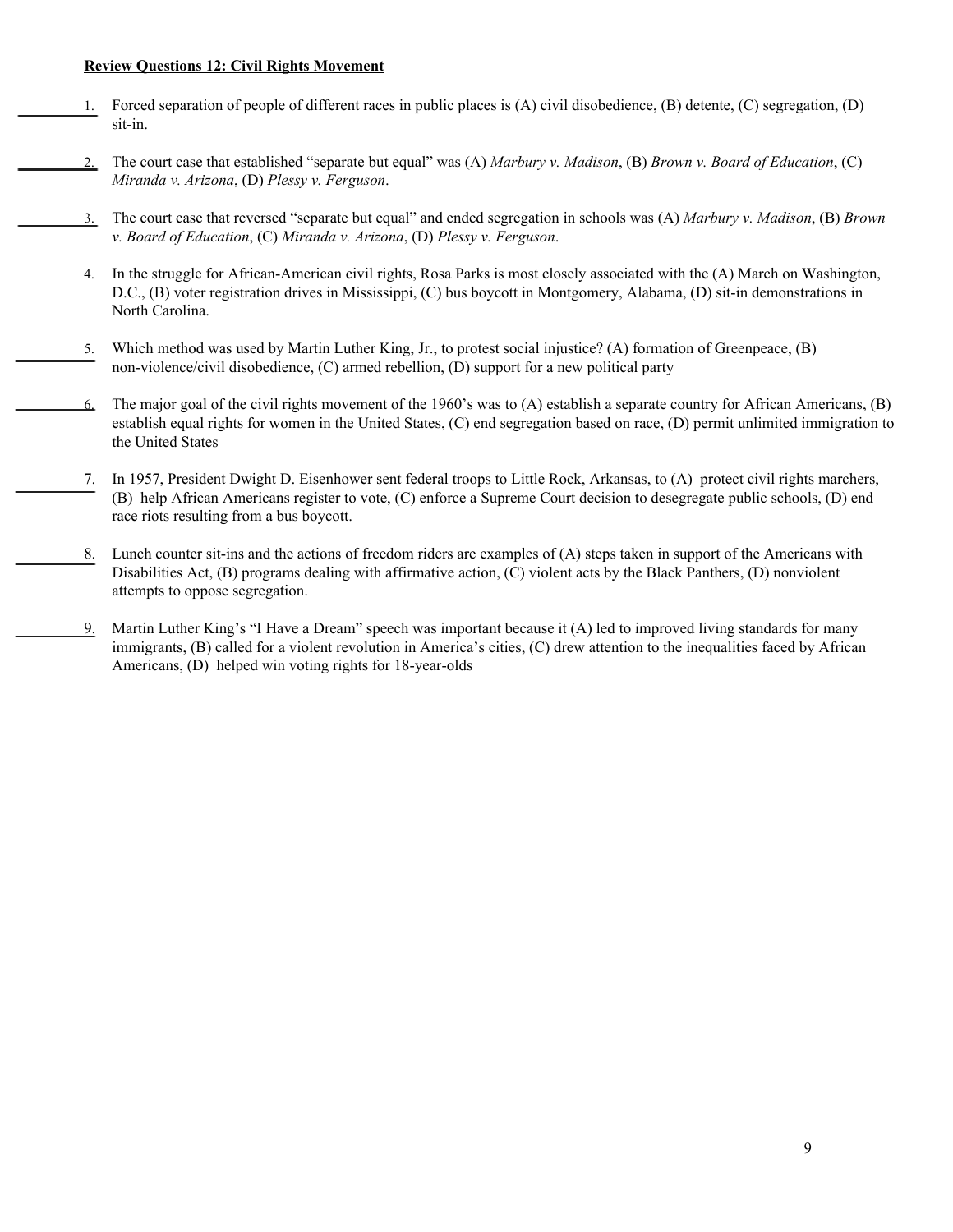## **Review Questions Answer Sheet**

|     | <b>Review Sheet #9</b> | <b>Review Sheet #10</b> | <b>Review Sheet #11</b> | <b>Review Sheet #12</b> |
|-----|------------------------|-------------------------|-------------------------|-------------------------|
| #1  |                        |                         |                         |                         |
| #2  |                        |                         |                         |                         |
| #3  |                        |                         |                         |                         |
| #4  |                        |                         |                         |                         |
| #5  |                        |                         |                         |                         |
| #6  |                        |                         |                         |                         |
| #7  |                        |                         |                         |                         |
| #8  |                        |                         |                         |                         |
| #9  |                        |                         |                         |                         |
| #10 |                        |                         |                         |                         |
| #11 |                        |                         |                         |                         |
| #12 |                        |                         |                         |                         |

**Directions**: If you are unable to submit your answers in Google Classroom, record your answers on the chart below. You can email a picture of your answers to me at jblunden@gblions.org